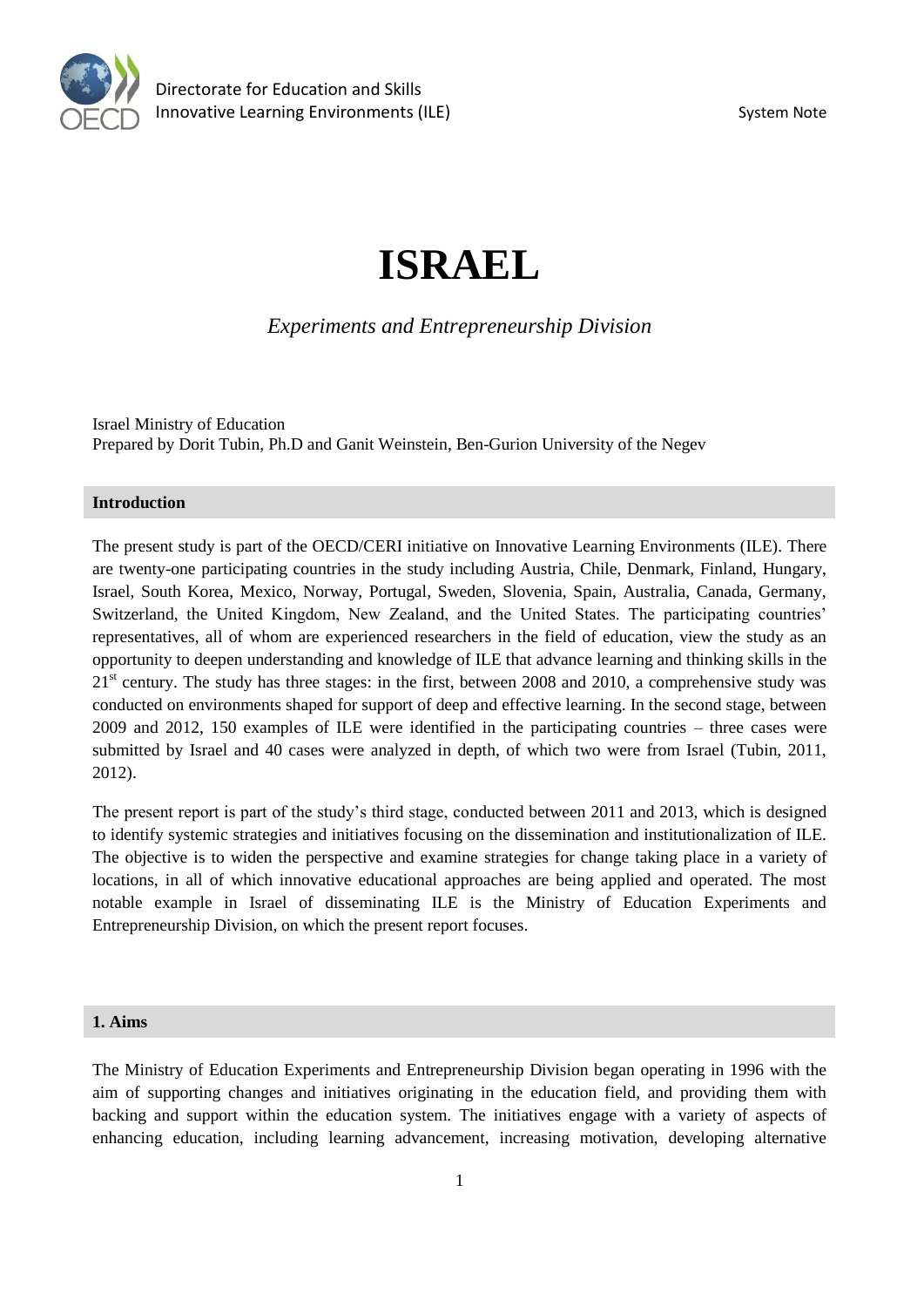

teaching and learning methods, and designing ILE. The target audiences are learners and teachers in educational institutions from kindergarten to higher education. The central idea is to identify and develop innovative educational models adapted to the challenges of the present and the future, which will constitute inspiration for shaping Israel's education policy. In this way the Experiments and Entrepreneurship Division encourages the involvement of educators in shaping and enhancing education in Israel.

# **2. Leadership and Partners**

The Experiments and Entrepreneurship Division is part of the Ministry of Education and acts on its behalf. The Division is headed by Ms. Ganit Weinstein, a former successful school principal, who established it seventeen years ago and still leads it. The Division's main partners are educational institutions from throughout the Israeli education system, from kindergartens, through schools, to teacher-training centers and colleges. Any such institution interested in developing and applying an educational initiative designed to advance learning among its students is invited to approach the Division, and operate with its support during the initiative's first five years.

# **3. Strategies and activities**

The Division's main activity is identifying educators with a dream and a vision who believe that their place of work can be different, and enable them to develop it for the learners, the teachers, and the community. This is a five-year process in which the entrepreneurs are monitored during the implementation of their dreams, the suitability of the innovation for the institution is examined, and its assimilation into everyday educational processes is evaluated. The Division provides support, training, and R&D tools for the initiatives and their assimilation while holding a continuous dialogue between the field, the Division, and academe: the field is the institution in which the initiative is operated and applied, the Division provides support and backing, and an academic adviser liaises between the initiative and the research in the chosen sphere.

In the course of the five-year period the institution is required to apply the innovative initiative in everincreasing scope within the school, with a Division supervisor and an academic adviser supporting it step by step. At the end of the five-year period the school is required to write the experiment book in which it details the experiment theory, the process, and its products. Schools demonstrating special success become dissemination centers in which their teachers teach teachers from other institutions interested in developing similar innovations. This is a process that advances and develops not only additional schools, but also the teachers who become instructors of the innovative initiative. To achieve this, the Division operates in five main spheres: it encourages R&D of innovative educational initiatives, examines proposals and requests for experiment, monitors the training and assimilation of innovation in educational institutions, encourages documentation and management of the knowledge accumulated in the course of the experiment, and disseminates the experiment's products throughout the education system.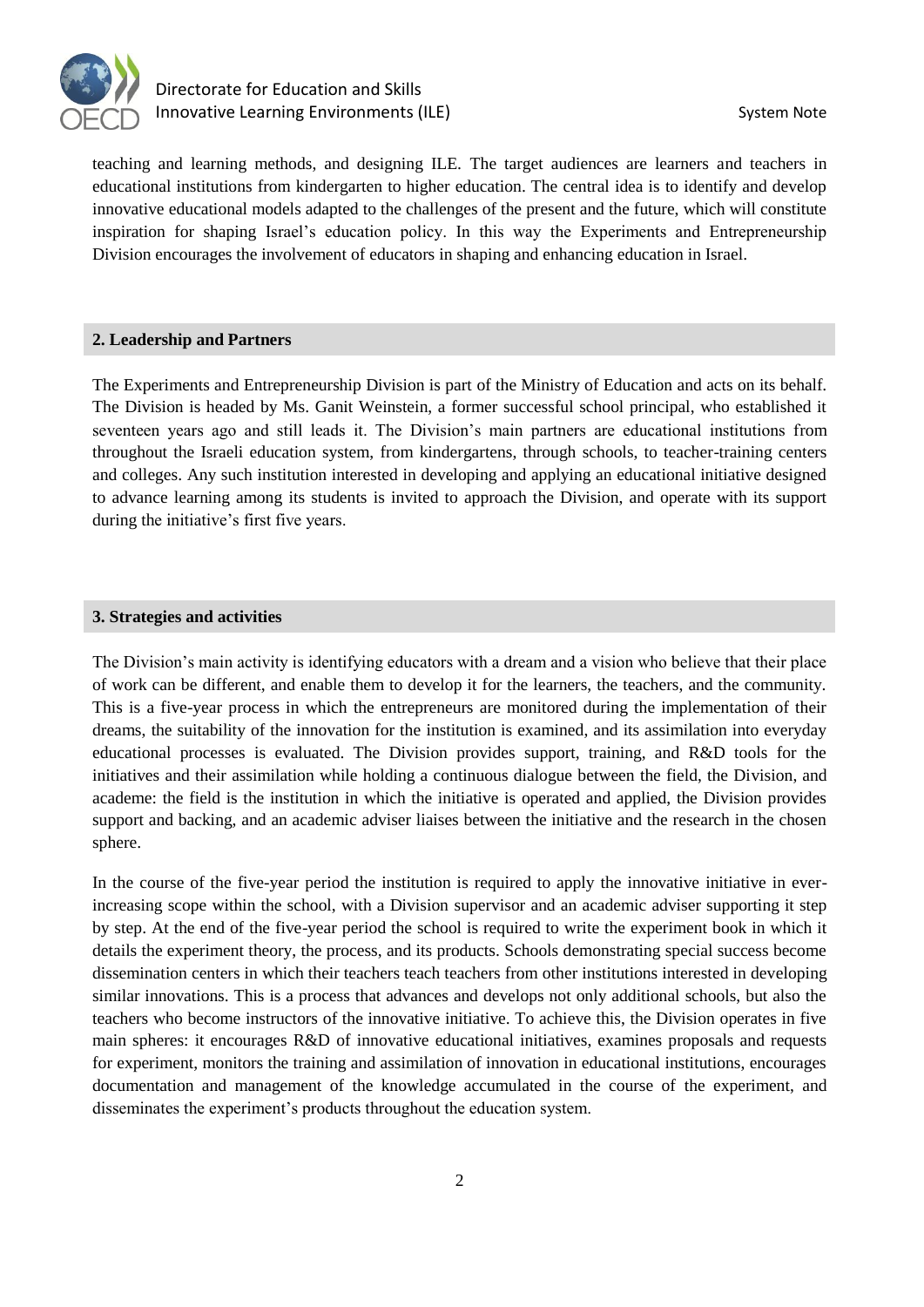

# **4. Context**

The Division was established on the basis of the experience of the Division's director, who in the past was an entrepreneurial school principal who waged numerous battles to preserve the innovation in her successful school. The Division's aims are to train educators as entrepreneurs and help them to act within an institutionalized and bureaucratic system. The Israeli education system is centralized and standardoriented. It covers some 4,000 schools for which it sets curricula, pays teachers' salaries, approves the opening and closure of institutions, and oversees a complex system of procedures and examinations, including the matriculation examinations. Under these conditions, intentions of renewing and revitalizing the system and preparing it for the  $21<sup>st</sup>$  century encounter numerous obstacles. The Division is designed to reinforce innovative initiatives and protect them until they become institutionalized and are integrated into the system.

#### **5. Resources**

Each year fifteen new institutions join the Division, while fifteen others complete their five-year experimental period and start functioning independently. All in all in any given year 80 experimental schools are operating simultaneously under the aegis of the Division. This complex system has at its disposal the Division's director and secretaries, offices in the Ministry of Education complex, 40 annual training days whereby a number of supervisors work with the schools, and a half-time teaching post for each school joining the experiment. Additionally, the local authorities fund an academic adviser who works with the experimental institute, and they also provide a physical environment or dedicated equipment required for the experiment.

# **6. Development over Time**

With time, the Division, together with the experimental schools, changes in several directions: first, more and more schools join the experiment, and streamline the monitoring and evaluation of the experiments and initiatives. Second, the Division expands toward additional activities such as the advancement of special education schools, and community activities. Finally, both the Division's staff and its work processes are becoming increasingly specialized and professional.

The onus of the struggle in recent years was on institutionalization of the Division, which was very original and innovative within the bureaucratic system of the Ministry of Education and among educational institutions. From beginnings with a small number of schools, in recent years the Division has reached some 150 schools that have passed through it. The Division is currently working to deepen and enhance its activities and extend them in other directions, including: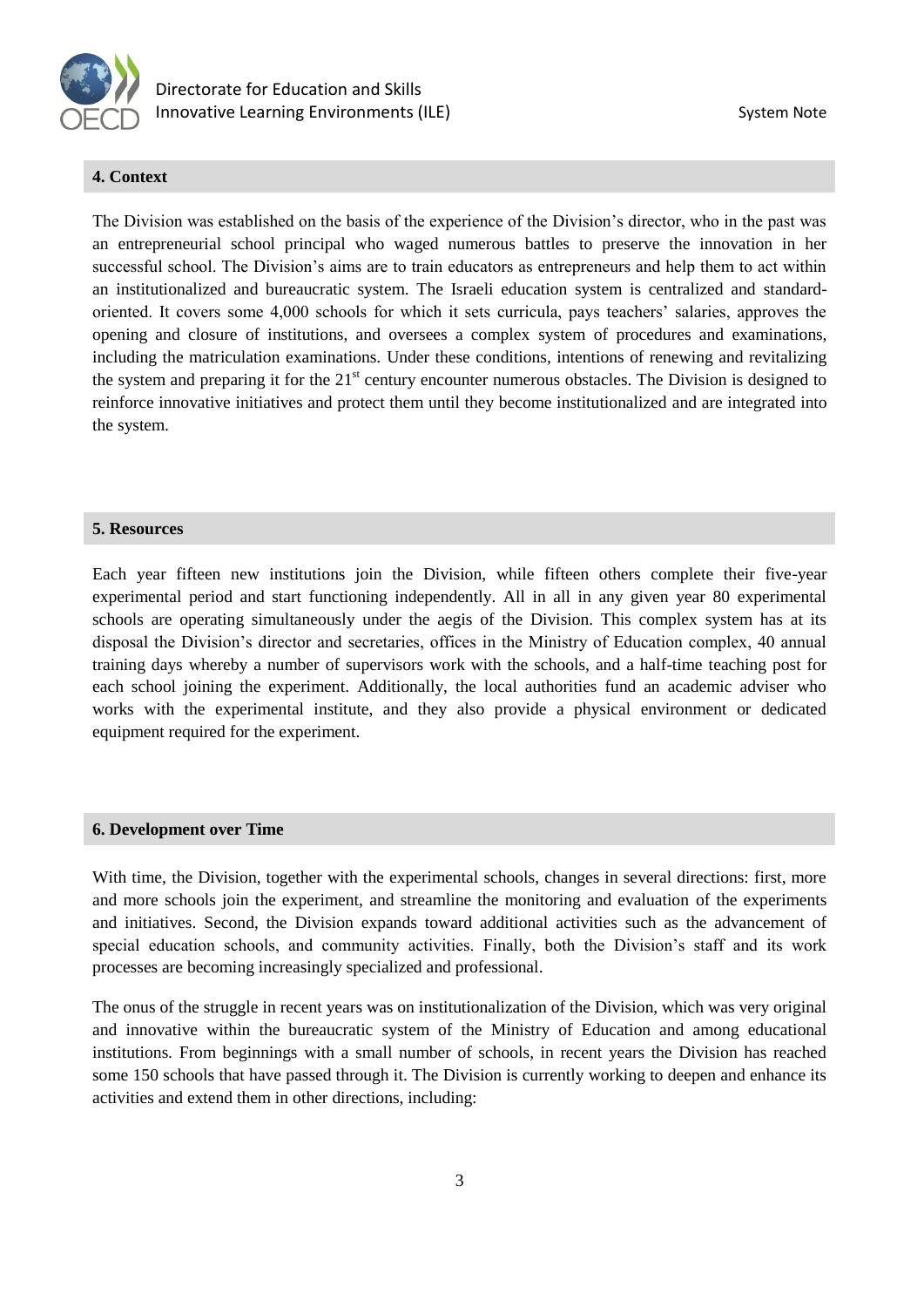

- Change in the matriculation examination the Division, in collaboration with the national inspectors, is working for approval of an experimental matriculation examination.
- Converting those institutions in which the experiment is worthy of dissemination into educational centers that train educational staff and teachers.
- Developing R&D teams in the experimental institution, enhancing the writing of the experiment theory, and advancing evaluation.
- Deepening the work of the networks, i.e., a number of schools working under the same experimental principles.

# **7. Evidence of effectiveness and efficiency**

There are currently 60 experimental educational institutions active in the Division, from elementary schools to colleges, and some 30 kindergartens. There are also over 40 institutions and kindergartens that are Division "graduates", which operated experiments and ILE in a variety of spheres, such as: inter-school collaboration and the creation of an educational space, development of teacher-student dialogue skills, bringing the community closer to the school, the advancement of special needs populations, closing gaps between different students population in Israeli society, deepening heritage, and increasing awareness of gender equality. Principals and central educators who worked with the Division have advanced to key Ministry of Education posts, carrying with them the Division's entrepreneurial and innovativeness spirit. Additionally, the Division has gained both recognition and prestige, and the demand from schools to join attests to this. Each year only fifteen of the most suitable are accepted.

Additionally, 40 dissemination centers of institutions whose innovation experiment has matured operate in the Division's framework, and they transfer it to other interested institutions. The dissemination centers form networks comprised of additional schools, generate publications, write the experiment books, recruit experts, and monitor entrepreneurs throughout the process, from developing the vision to monitoring and assimilation.

At the school level, the experiment and initiative processes created extraordinary learning environments, a large part of which continue and endure, and as noted above, this is disseminated to other schools through the dissemination centers. Numerous "experiment books" summarizing the innovative initiatives are disseminated to educators by the Division and arouse both inspiration and interest. For example, two ILE sample schools submitted in the second stage of the ILA study – Mevo'ot Hanegev and Makor Chaim (Tubin, 2011; 2012) – were part of the Division and continue working with it to this day.

#### **8. Success Factors**

The contributory factors in the establishment and consolidation of the Division are the director, the staff, and supporting factors in the Ministry of Education who believed and supported the dream every step of the way. The dream was adapted to the spirit of the system, but called for creativity and innovativeness to deal with the constraints of the education system over time.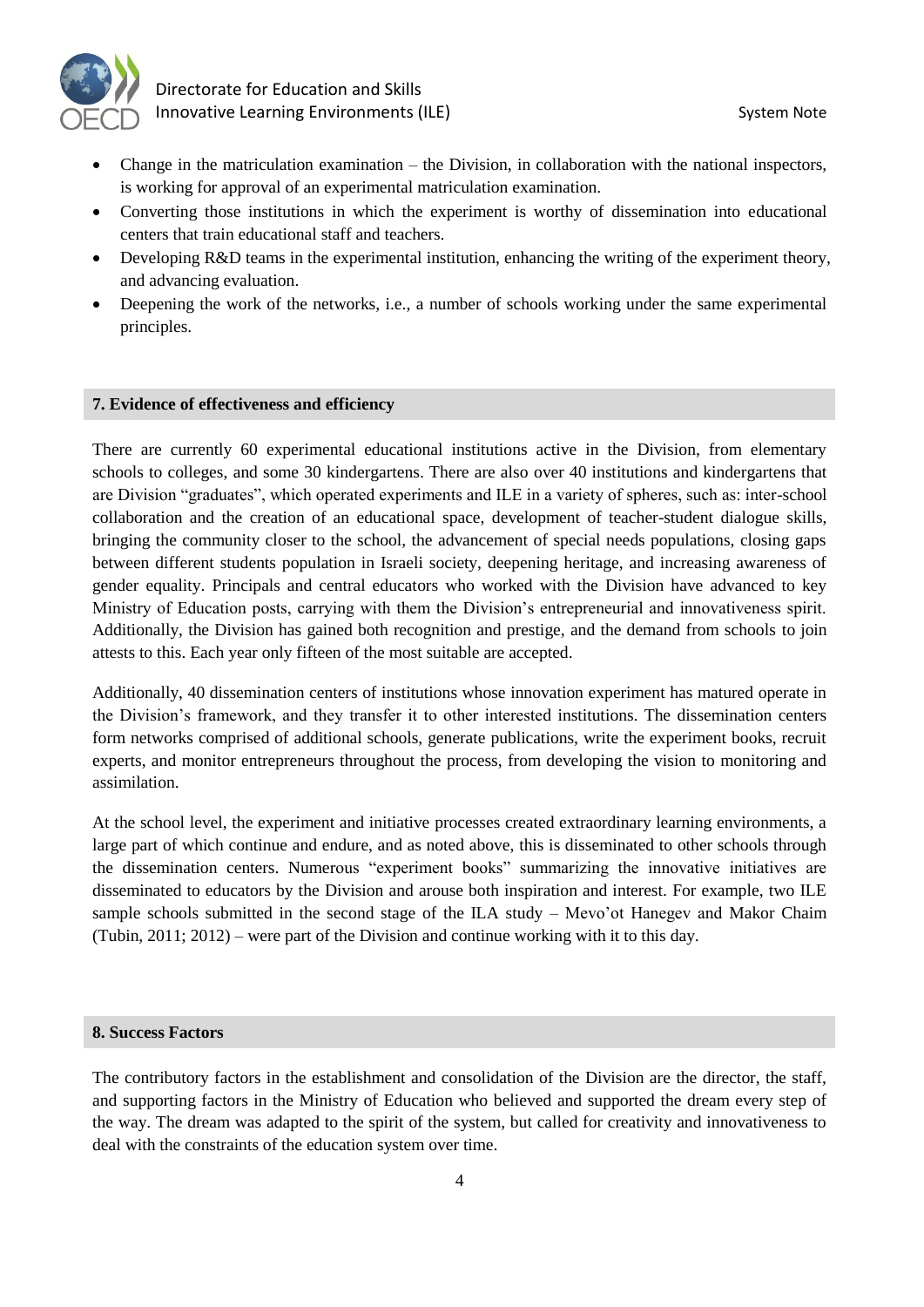

In the field itself, the Division's success factors are the school principals who, for a small charge are prepared to embark on the innovative adventure proposed by the Division. With few resources and a great deal of inspiration and motivation, the principals and their staff are leading their schools toward developing a more meaningful and varied learning environment. Not only are they doing it, they are also writing and developing the experiment theory in experiment books, and they often establish dissemination centers, thus involving the whole community, not just themselves. Belonging to the Division is prestigious in itself and facilitates a support group that assists entrepreneurs to break out of their isolation and become a meaningful community that manages the risks of innovation in an informed manner, and influences the Israeli education system.

# **9. Tensions and impediments**

Several blocks affect the Division's work, one of which is its budget. There is much school interest in joining and developing educational initiatives, but budgetary constraints dictate the number that will be accepted each year. The feeling is that the number of schools could be doubled, and even more than that, if only the required budget was available. Furthermore, this is not only about adding schools, but improving and deepening successful initiatives. Leaving the Division after five years sometimes impacts the experiments and forces them backward.

A further difficulty derives from the dictates and constraints imposed on schools by the Ministry of Education, which reduce principals' autonomy in forming ILEs, and restrict the freedom of action. An innovative environment requires innovative preparations, creative procedures, and different activity, and when they clash with Ministry of Education procedures a difficulty is created that impacts the realization and assimilation of the innovation over time. If it were possible to grant principals greater autonomy together with the innovative initiative, then the application would be more meaningful.

#### **10. Sources**

- Ministry of Education Experiments and Entrepreneurship Division website: <http://cms.education.gov.il/EducationCMS/UNITS/Nisuyim>
- David Chen (Ed.), *Experimental Schools: The Workshop for Educational Innovation*, Part One, Tel Aviv 2006, Ramot (Hebrew).
- David Chen and Osnat Saporta (Eds.), *Experimental Schools: The Workshop for Educational Innovation*, Part Two, Tel Aviv 2008, Ramot (Hebrew).
- Tubin, D. (2012). Makor Chaim Yeshiva High School, Israel Case Study. A research report submitted to the OECD/CERI International Study of Innovative Learning Environments (ILE), Paris, January 2012, 16 pp.